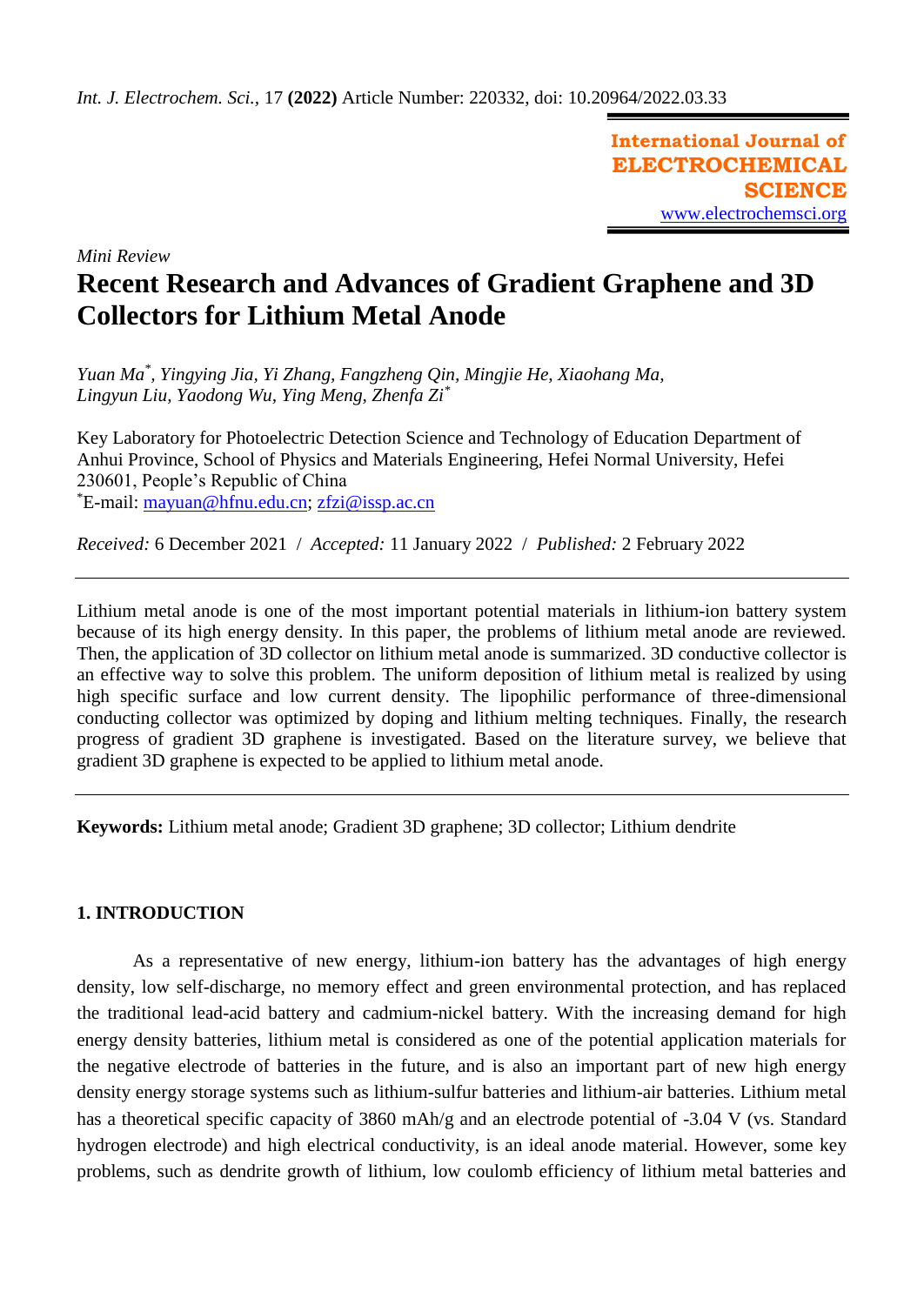volume expansion caused by lithium free deposition, have long restricted the application of lithium anode [1-3]. Therefore, in recent years, it has aroused increasing research enthusiasm and large amount of investment in the world.

## **2. LITHIUM DENDRITE**

Serious volume expansion and dendrite growth occur in lithium anode during charging and discharging cycle. With the continuous growth of lithium dendrite, "dead lithium" forms due to root fracture, resulting in the loss of battery active components. Dendrites may also pierce the diaphragm bringing serious safety problems such as causing internal short circuit or even explosion of the battery. In addition, the growth of lithium dendrites destroys the solid electrolyte interface (SEI), causes the negative electrode to constantly expose new surface in the battery cycle, and leads to the production of new SEI film by the reaction between lithium metal and electrolyte, resulting in the consumption of battery active components and reducing the coulombic efficiency of the battery. Therefore, inhibition of dendrite growth of lithium is a key technical issue in the application of rechargeable lithium metal batteries [1].

To date, a variety of lithium dendrite nucleation and growth models have been proposed to explain the formation process of lithium dendrite. They mainly include diffusion model [4], SEI model [5], space charge model [6], heterogeneous nucleation model [7], Sand's Time model [8], etc. Although none of these models can fully explain the reason of lithium dendrite formation, all the dendrite growth models believe that the effective current density during lithium deposition/dissolution has an important effect on the dendrite formation and growth. Lithium is deposited smoothly under the condition of uniform low current density, while high current density accelerates the growth of lithium dendrite [8- 10]. Three-dimensional (3D) structure can effectively reduce the current density of electrode surface, so in recent years, the construction of 3D lithium anode has become a hot research direction of lithium anode optimization.

### **3. 3D COLLECTOR**

3D lithium anode effectively controls the deposition behavior of lithium metal and inhibits the growth of lithium dendrite by building a stable 3D structure base and substrate material [11]. The 3D structure forms a 3D conductive network in the electrode, so that the internal electric field is evenly distributed and lithium-ion deposition is induced uniformly. According to Sand's Time model, the generation of lithium dendrites is closely related to the current density [12]. Therefore, the extremely high specific surface area and internal cavity structure of 3D lithium metal efficiently reduces the current density on the negative electrode surface, thus inhibiting the growth of lithium dendrites. In addition, the cavity structure of 3D metal lithium anode competently alleviate the volume effect generated during the circulation process. At present, 3D lithium metal anode is mainly divided into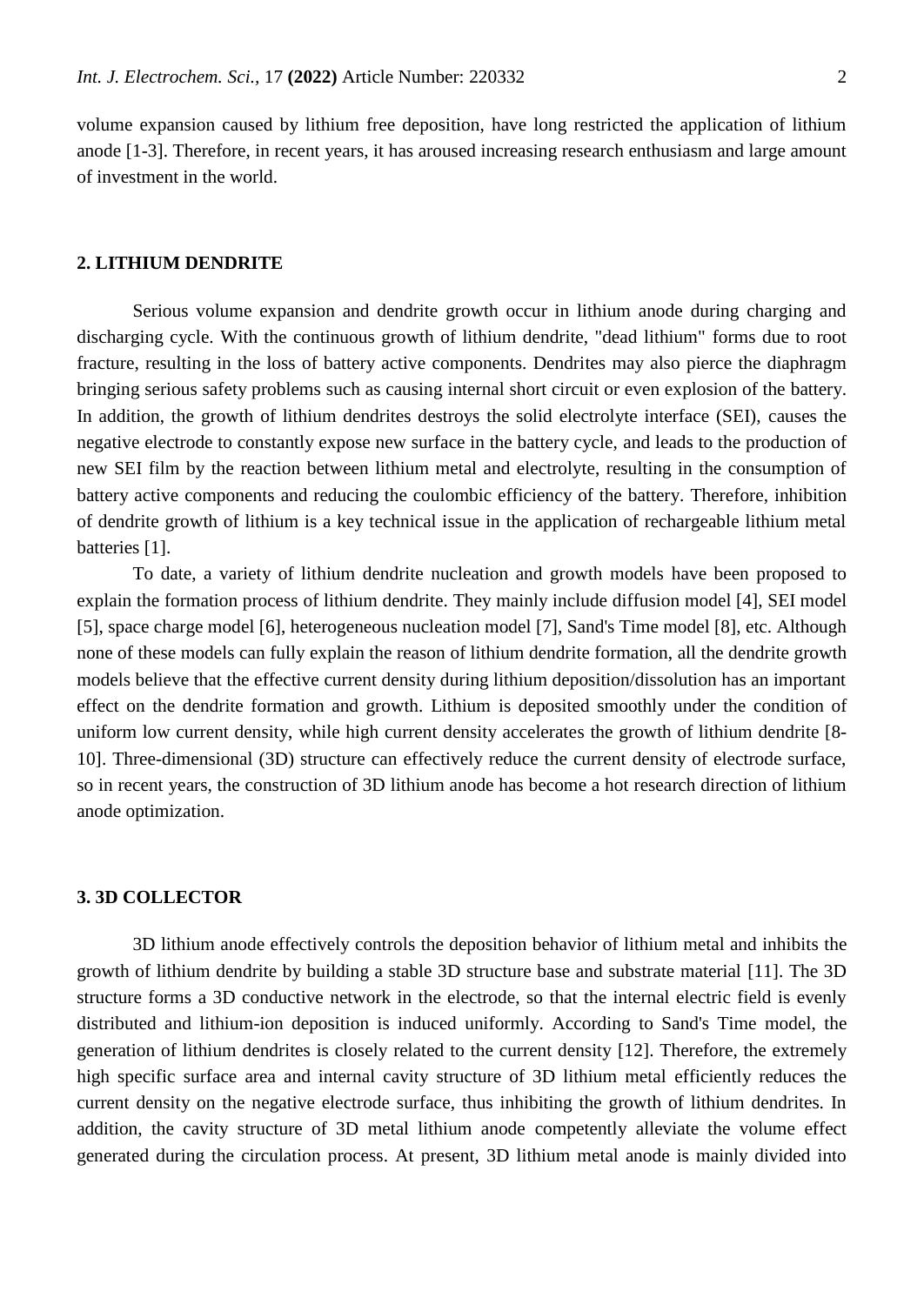metal base and carbon base 3D lithium metal anode according to different substrates or substrate materials.

The metal-based 3D materials used as the fluid collector of lithium metal anode have the characteristics of high conductivity and good stability. The commonly used materials include nickel foam [13-15] and copper foam [16-19]. However, the metal matrix materials have some problems such as poor structural plasticity, inflexible composite modification method and difficult mechanical properties for battery processing.

Due to its light weight, large specific surface area, high electrical conductivity, physical and chemical stability and excellent mechanical strength, carbon-based bodies have attracted extensive research attention. Carbon-based materials in various 3D structures have been synthesized. For example, Cui Yi's research group of Stanford University coated a single layer of amorphous hollow carbon nanospheres with interconnect structure on the surface of lithium metal [20]. Xie et al. sprayed a reduced graphene oxide (GO) layer on the negative surface of Li and made graphene coating by directly reducing GO with alkali metals [21]. Choi et al. fabricates 3D carbon-based porous anode (3D-CPA) with a pore-size gradient using PMMA as the pore-forming template [22]. Compared with metal-based materials, carbon-based materials are simple and flexible.

Both experiments and theoretical calculations [23, 24] show carbon material with plane ideal structure has poor hydrophilicity with lithium metal, and is not suitable for lithium metal anode bracket or fluid collector. Defects of carbon material will reduce the deposition overpotential of lithium, so that lithium will preferentially adsorb at the defect of carbon. Therefore, in order to increase the hydrophilicity of matrix and lithium metal and reduce the nucleation overpotential of lithium metal, the method of doping or compound active site is generally adopted to realize uniform deposition of lithium and avoid dendrite formation.

Common doping elements are N, P, F, metal, etc. For example, nitrogen-doped graphene is used as a 3D conductive skeleton for battery electrode [25, 26], self-supported 3D fluorine-doped graphene/porous carbon network is used as a multifunctional substrate for lithium [27], metal monoatom doped graphene material [28], etc. Common lipophilic compounds mainly include lithium compounds, oxides, metals, etc. For example, the functionalized solid electrolysis interface membrane structure constructed by LiF modification of layered graphene [29], multilevel  $Co<sub>3</sub>O<sub>4</sub>$  nanofiber-carbon sheet skeleton as stable substrate of alkali metal electrode [30], porous honeycomb structure of go loaded with lithium metal as negative electrode [31], and modified with a layer of uniformly distributed Sn/Ni alloy nanoparticles particle carbonized resin based biomimetic artificial wood [32], Ag nanoparticles uniformly loaded on 3D carbon fiber [33], LiF/F-doped carbon gradient protection layer [34], 3D double-gradient lithiophilic Si@carbon nano-fibers (CNFs) @ZnO skeleton coated ZnO-Cu foil as a current collector [35] etc. According to experiments and theoretical calculations, the introduction of doping or composite materials reduces lithium metal deposition resistance, increases nucleation sites, induces uniform lithium metal nucleation deposition, effectively inhibits the growth of lithium dendrite, and improves the cyclic stability of lithium metal battery. Moreover, the electrochemical performance can be further optimized by gradient control of structure or composition, as shown in Table 1.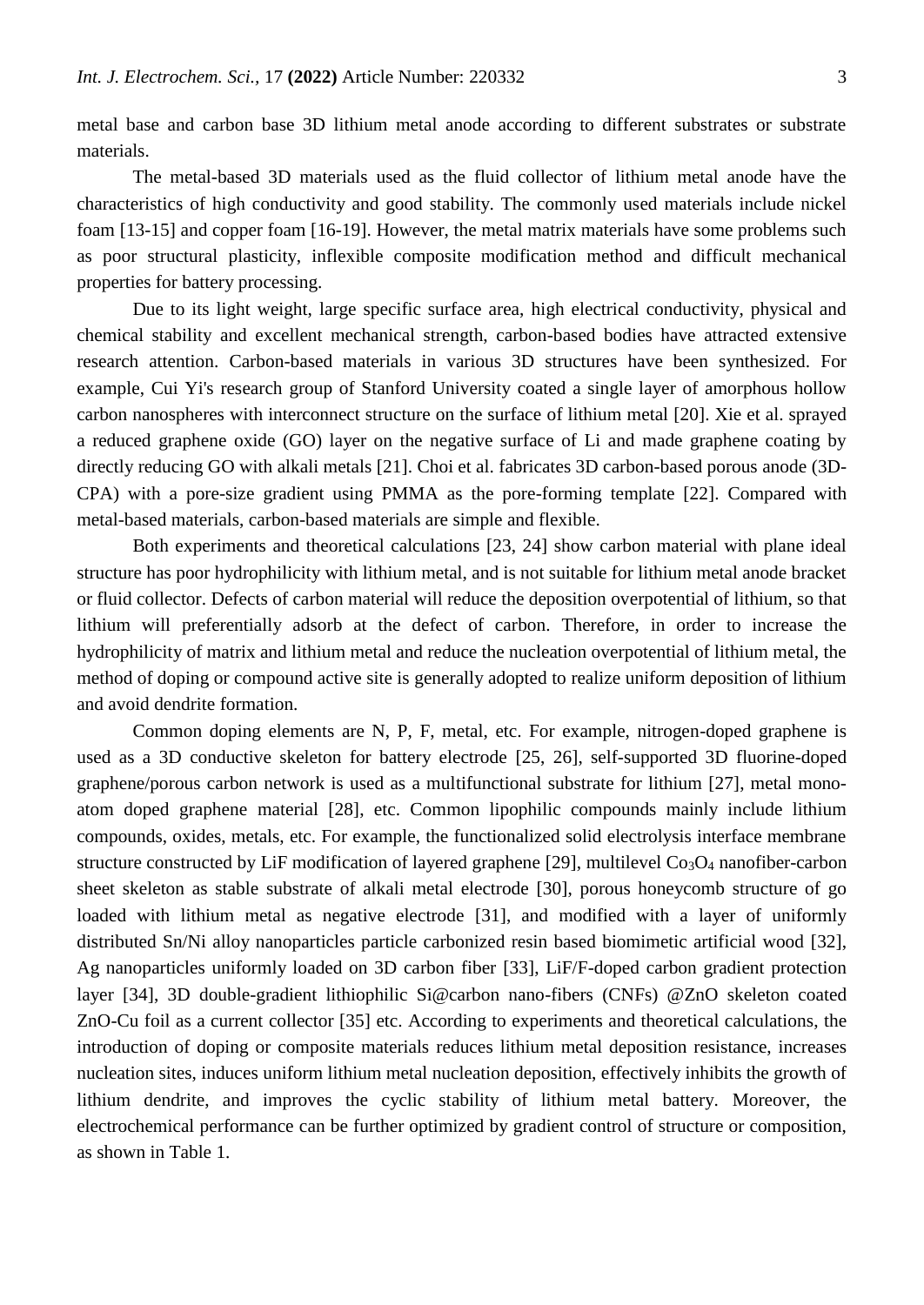| <b>Electrode</b>                                                                                           | <b>Coulombic efficiency</b>                                                                                         | <b>Full cell</b>                                                                                                                                               | <b>Reference</b> |
|------------------------------------------------------------------------------------------------------------|---------------------------------------------------------------------------------------------------------------------|----------------------------------------------------------------------------------------------------------------------------------------------------------------|------------------|
| The<br>frameworks with gradient<br>pore size distribution                                                  | porous Cu metal $\sim$ 98.8% for more than<br>350 cycles, at $2 \text{ mA/cm}^2$<br>for $1 \text{ mA}h/\text{cm}^2$ | $LiFePO4 1.0 M LiFSI$ in DME<br>metal-containing<br>Li<br>porous<br>framework, $\sim$ 3 mAh/cm <sup>2</sup> for<br>200 cycles at 1 C                           | 19               |
| The<br>porous<br>Cu<br>metal<br>frameworks<br>with<br>a<br>monodisperse large<br>pore<br>size distribution | $\sim$ 70% for more than 300<br>cycles, at $2 \text{ mA/cm}^2$ for<br>$1$ mAh/cm <sup>2</sup>                       | $LiFePO4 1.0 M LiFSI$ in $DME$<br>metal-containing porous<br>Li<br>framework, $\sim$ 3 mAh/cm <sup>2</sup> for<br>150 cycles at 1 C                            | 19               |
| 3D-carbon-based<br>anode with a pore-size<br>gradient                                                      | porous $\sim$ 98.8% for more than<br>250 cycles, at $2 \text{ mA/cm}^2$<br>for $1.2 \text{ mA}$ h/cm <sup>2</sup>   | LFP/3D-CPAs, $\sim$ 131 mAh/g at<br>0.1 C, no significant capacity<br>loss and an average CE of 22<br>$\approx$ 99.86% after 250 cycles at 0.5<br>$\mathsf{C}$ |                  |
| 3D-carbon-based<br>porous<br>anode contains pores with<br>an average diameter of 15<br>$\mu$ m             | $1.2 \text{ mA}$ h/cm <sup>2</sup>                                                                                  | ~98% for more than 250 LFP/3D-CPAs, ~131 mAh/g at<br>cycles, at $2 \text{ mA/cm}^2$ for 0.1 C, 117 mAh/g at the end of 22<br>the 187th cycle                   |                  |
| 3D-carbon-based<br>porous<br>anode contains pores with<br>an average diameter of 50<br>$\mu$ m             | $\sim$ 97.6% for more than<br>250 cycles, at $2 \text{ mA/cm}^2$ -<br>for $1.2 \text{ mA}$ h/cm <sup>2</sup>        |                                                                                                                                                                | 22               |

**Table 1.** Electrochemical performances of Li-metal anodes under Different 3D Current Collectors

Many of these scaffolds are half-battery tested as lithium-free aggregates, not prefabricated with lithium metal. Such lithium-free fluid collection is difficult to apply directly to a full battery, so researchers have developed a melt injection method as a new technology to combine lithium metal with carbon bodies. For example, a high-performance composite lithium metal anode (CF/Ag-Li) was prepared by inhaling liquid molten lithium metal into a carbon fiber skeleton with silver coating [36]. Co3O4-embedded and nitrogen-doped porous carbon nanosheets derived from MOF were used as the main body to fuse lithium [37]. Molten Li or Na is injected into 3D carbon fiber skeleton with high alkali wettability to produce metal anode [38], et al. The 3D carbon base of molten lithium metal not only avoids the introduction of unwanted SEI or electrolyte impurities in the lithium pre-storage process, but also lays a foundation for the application of all-battery.

## **4. GRADIENT 3D GRAPHENE**

Two-dimensional material represented by graphene has grown into a large family of new materials. Graphene block material, is the third after powder, film graphene material form. It can solve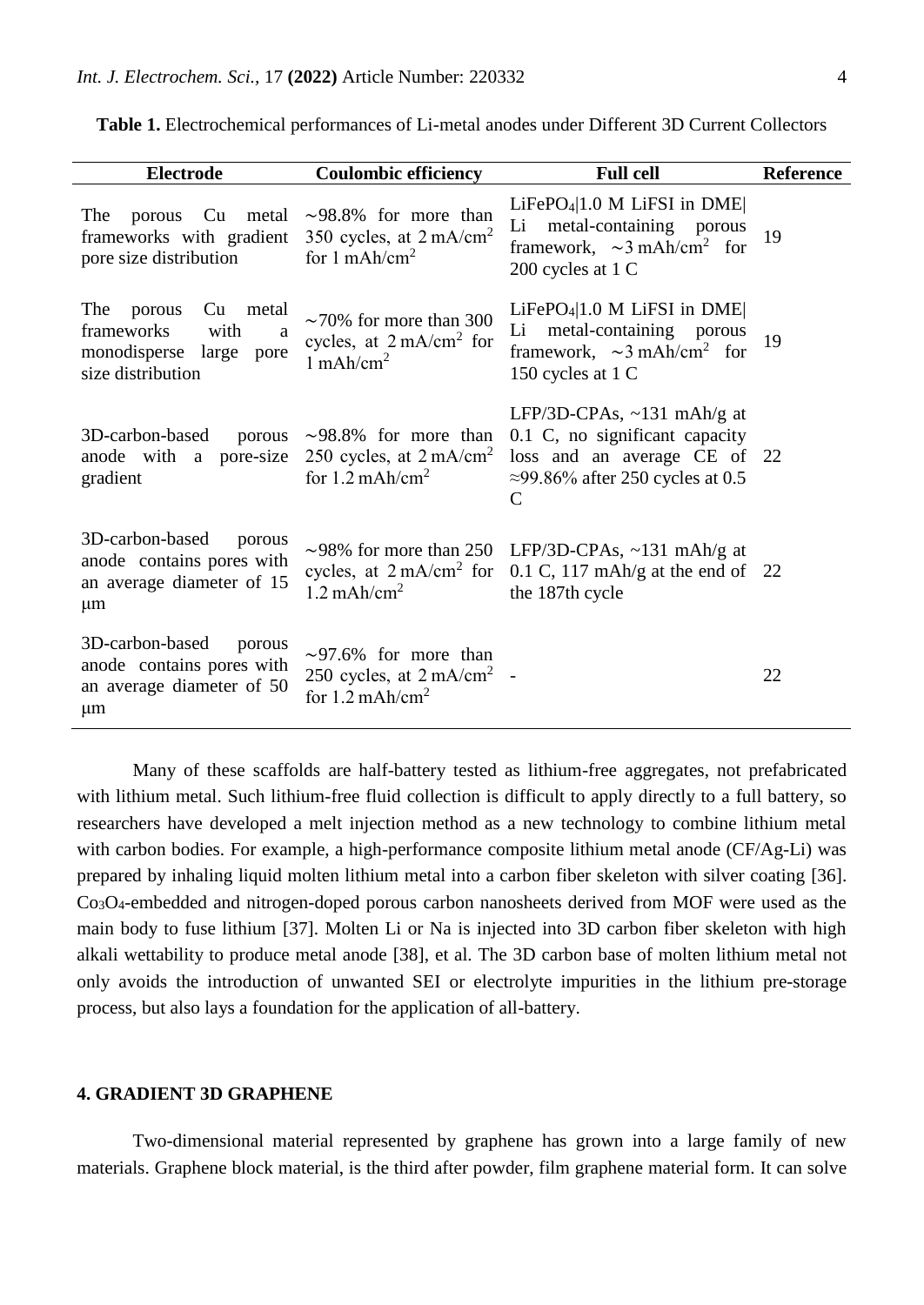many problems such as the loss of surface area, higher contact thermal resistance and contact electrical resistance due to the weak connection between layer stack, and unfavourable mass transfer owning to the twisted and disordered channels of the stack. It has broad application prospects [39]. 3D graphene bulk materials can transfer such excellent properties of nanoscale to macroscopic scale as high surface area, high conductivity, through-channel and excellent mechanical properties. It is expected to reduce the technical difficulty of application and explore new properties and applications of graphene materials. At present, 3D graphene materials have achieved a series of research achievements in mechanics, thermal, adsorption, electrochemistry, electricity and other aspects [40, 41]. Various preparation methods of 3D graphene have been reported, such as bulk gelation, ice template method, chemical vapor deposition based on nickel foam, biomass pyrolysis, foaming, 3D printing and so on [42].

Gradient 3D materials can further endue materials with brand-new interface characteristics, versatility and gradual response characteristics, and is expected to solve the interface and structural stress problems in the current material application process [43], and have a wide application prospect in artificial intelligence materials, bionic materials and wearable applications [44]. With the improvement of 3D design capability of 2D materials, how to realize the gradient change of performance in a certain direction after 3D assembly of 2D materials has become a new research direction.

Gradient structure 3D graphene materials have found wide applications in concentration generation, supercapacitors, material mechanics, seawater desalination, electromagnetic shielding and other fields. He et al. [43] reviewed the progress of realizing excellent mechanical and physical properties of carbon nanophase reinforced bulk composites through configuration design, and proposed: "Carbon nanomaterials such as carbon nanotubes and graphene, traditionally used more evenly distributed configuration does not guarantee and improve the physical properties of the composite material mechanics, a new special configurations such as hierarchical configuration and gradient design and mechanism research, can break through the performance bottlenecks, and achieve a boost of integrated performance of composite materials". Qu et al. [45, 46] reported a humidity generator made of graphene oxide (GO) thin film with a gradient change of oxygen functional groups along the upper and lower surface of the film. Li et al. [47] reported a porous gradient 3D graphene with excellent conductivity (18.2 S/cm) as an electrode for supercapacitors, showing super stability (capacitance retention rate up to 95.9% after 10,000 cycles). Cheng et al. [48] constructed a 3D skeleton of GO and sodium alginate with gradient change of layer spacing, which can effectively sense the change of external temperature and realize the organic combination of mechanical properties and functions of materials. Hu et al. [49] reported a 3D carbon material with channel gradient, which can be used for seawater desalination. Dai et al. [50] prepared a GO nanoribbon network structure membrane (g-GOR-nm) with concentration gradients of oxygen-containing functional groups, and realized potential-driven g-GOR-nm ion channel switching by capturing ion concentration gradients of different contents of water. Shen et al. [45] prepared polymer/graphene composites with different gradient structures and found that the gradient structure could significantly improve the wave impedance between the composite and air, thus enhancing the absorption of electromagnetic waves.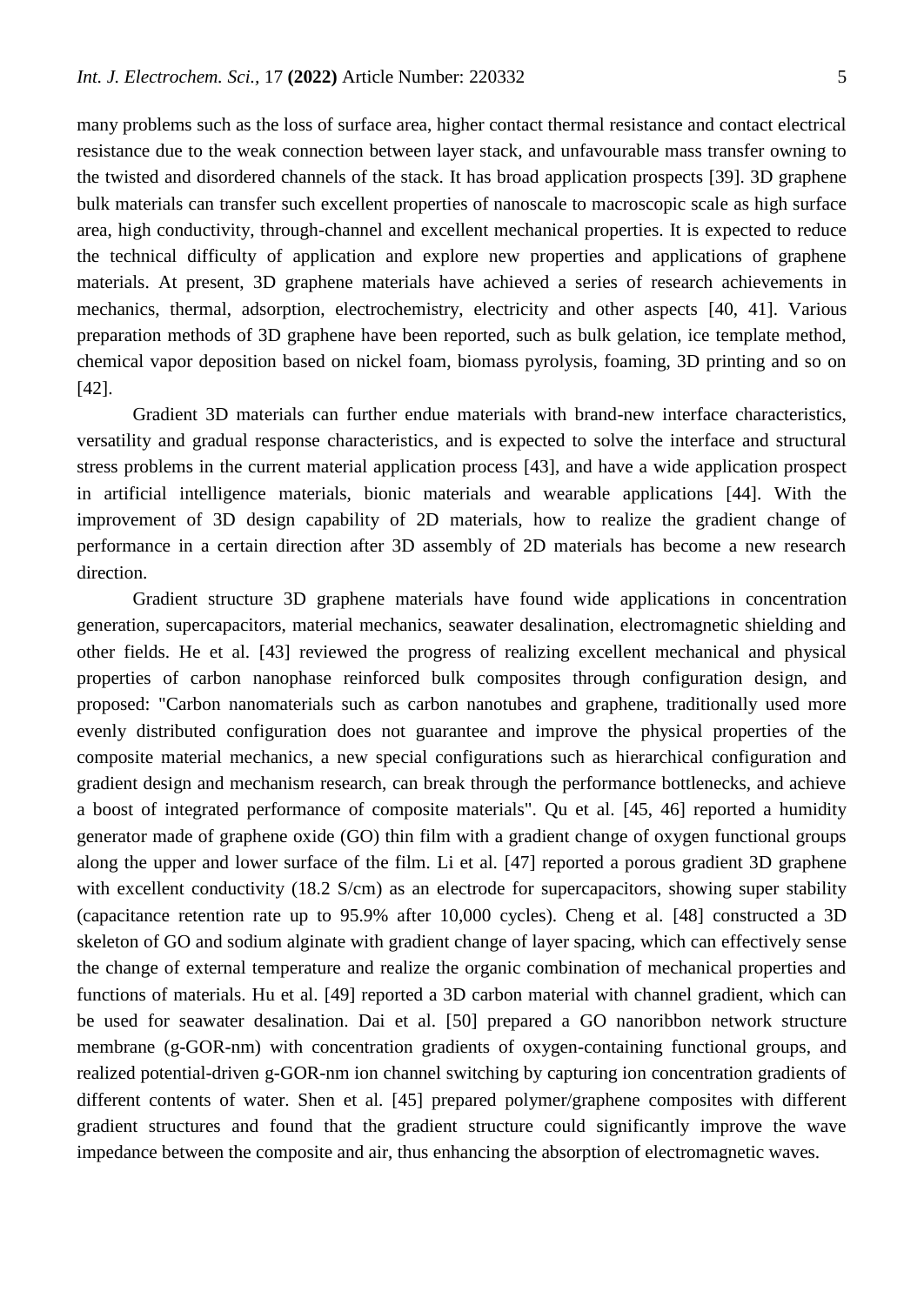In terms of the construction methods of 3D graphene gradient materials, there are electrochemical reduction method, directional thermal reduction method, gas-phase induced carbonization method, ice template method, etc. For example, electrochemical reduction [45] and directional thermal reduction [46] are used to realize the reduction degree and the gradient change of oxygen-containing functional groups. Carbonization was induced by alkali vapor to achieve gradient change of pore structure [47]. The ice template method was used to control the ice crystal growth rate to realize the gradient change of layer spacing [48]. 3D materials were obtained by superposition combination of film materials with different ratios to achieve gradient changes in properties and composition [51]. Cheng et al. [44] prepared an I-rGO/rGO film material with Janus asymmetric structure through the steam gradient reduction strategy of hydroiodic acid.

The preparation methods of other gradient materials also provide reference for the preparation and application of 3D graphene gradient materials. For example, the gradient electrodeposition method proposed by Pan et al. [52] is used to construct graphene/metal composite gradient materials. Tetsu et al. [53] proposed the concept of "single material electrode" AlLi compound combining active material and collector fluid, and constructed a composition gradient in AlLi compound to drive the diffusion of aluminum to the surface, thus avoiding the fatal pole-sheet powder problem. Zhu et al. [54] developed a Janus intelligent textile that can automatically respond to temperature by functionalizing the difference between two surfaces of membrane materials. Broekmann et al. [55] used dynamic hydrogen bubble template to prepare bimetallic AgCu foam material with pore gradient along the surface normal direction by electrodeposition method, which has superior ethanol selectivity and stability for catalysis.

# **5. CONCLUSION**

In summary, the current density plays a crucial role in the formation and growth of lithium dendrite and the collector and the interface membrane of solid electrolyte have a significant impact on the current density. . These two materials have opposite conductivity properties: the collector is an excellent electronic conductor, while the solid electrolyte interface film is an insulator conducting lithium ions. Consequently, is it possible to construct a similar two-dimensional two-sided Janus structure to solve the dendrite problem faced by lithium metal anode and related problems caused by solid electrolyte interface films? We propose to prepare a 3D metal lithium anode system using GO and graphene with electronic conductivity on one side and ionic conductivity on the other side and gradient change of the electronic conductivity and ionic conductivity in the vertical direction. In this material, the electronic conductive surface is fused with lithium metal and the high conductivity of graphene is utilized to achieve low current density. The porous structure buffers the volume changes caused by lithium deposition. Lithium fused in the 3D conductive network can reduce the contact with the electrolyte and reduce the reaction consumption with the electrolyte. Ionic conductive surface, i.e., the artificial solid electrolyte interface film is constructed by GO composite lithium ion conductor material realizes lithium ion conduction and electron insulation, as well as stabilizing the interface. The buffer region of lithium dendrite is formed by the inside gradient change of electrical conductivity,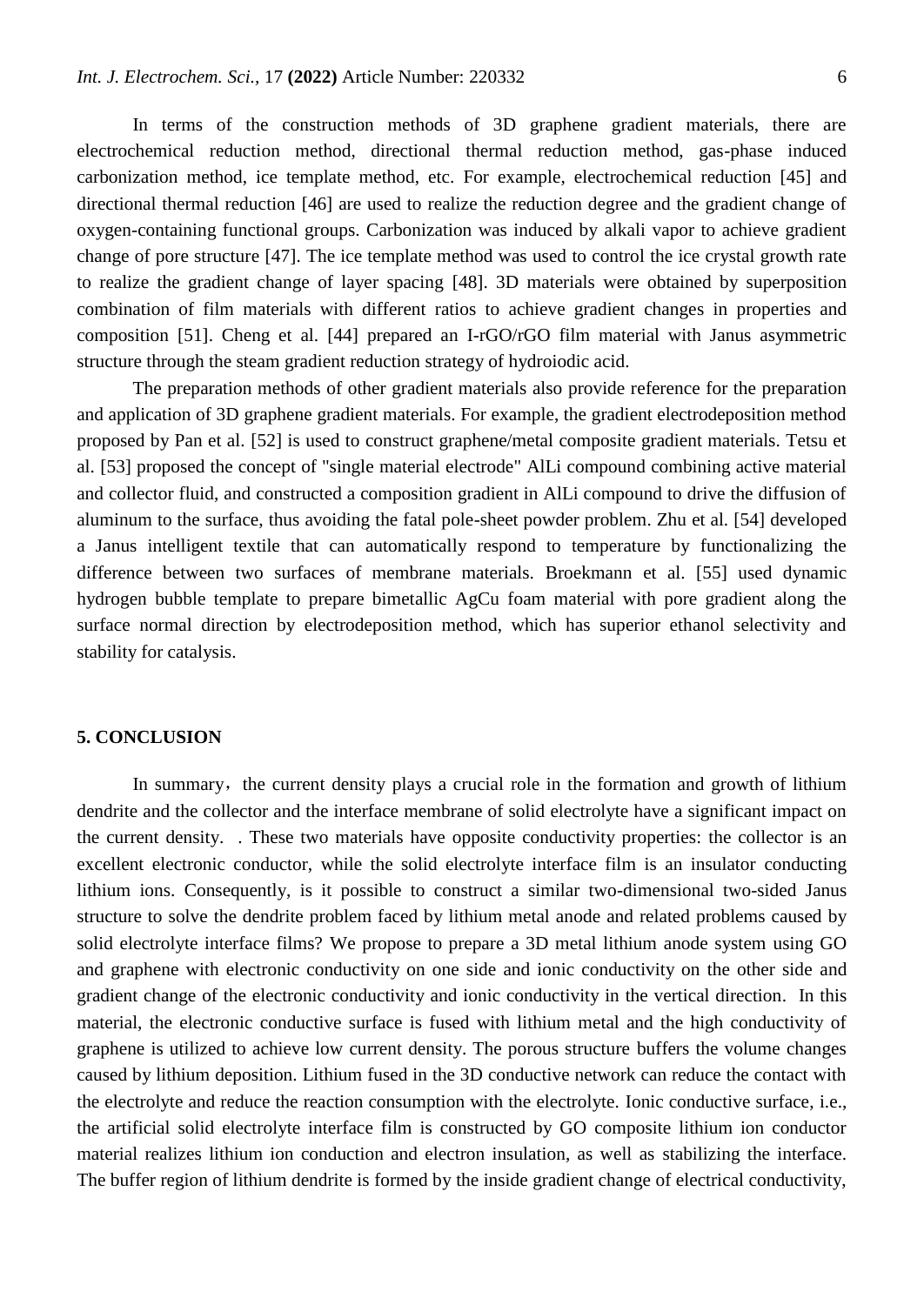which improves the overall safety and stability of the anode material. This material in developing is expected to restrain the growth of lithium dendrite, providing experimental reference for the application of lithium metal anode, and for the nucleation growth of lithium metal.

#### ACKNOWLEDGEMENTS

This work was supported by Universities Joint Key Laboratory of Photoelectric Detection Science and Technology in Anhui Province (No. 2020GDTC03), the Scientific Research Start-up Fund for Introduction of High-level Talents of HFNU (No. 2020rcjj05), the University Natural Science Research Project of Anhui Province (No. KJ2021A0911) and R&D Projects for Shandong Keyuan New Material Co., Ltd. ( No. HXXM2021009).

#### **References**

- 1. X. B. Cheng, R. Zhang, C. Z. Zhao and Q. Zhang, *Chem. Rev.*, 117 (2017) 10403.
- 2. B. Li, Y. Wang and S. B. Yang, *Adv. Energy Mater.*, 8 (2018) 1702296.
- 3. B. Liu, J. G. Zhang and W. Xu, *Joule*, 2 (2018) 833.
- 4. Y. Ozhabes, D. Gunceler and T. A. Arias, *Physics*, (2015) 1.
- 5. B. Zhu, Y. Jin, X. Z. Hu, Q. H. Zheng, S. Zhang, Q. J. Wang and J. Zhu, *Adv. Mater.*, 29 (2017) 1603755.
- 6. J. Chazalviel, *Phys. Rev. A*, 42 (1990) 7355.
- 7. D. R. Ely and R. E. Garcia, *J. Electrochem. Soc.*, 160 (2013) A662.
- 8. M. Rosso, C. Brissot, A. Teyssot, M. Dolle, L. Sannier, J. M. Tarascon, R. Bouchetc and S. Lascaud, *Electrochim. Acta*, 51 (2006) 5334.
- 9. C. Brissot, M. Rosso, J. N. Chazalviel and S. Lascaud, *J. Power Sources*, 81 (1999) 925.
- 10. S. Liu, N. Imanishi, T. Zhang, A. Hirano, Y. Takeda, O. Yamamoto and J. Yang, *J. Electrochem. Soc.*, 157 (2010) A1092.
- 11. X. B. Cheng, M. Q. Zhao, C. Chen, A. Pentecost, K. Maleski, T. Mathis, X. Q. Zhang, Q. Zhang, J. Jiang and Y. Gogotsi, *Nat. Commun.*, 8 (2017) 336.
- 12. H. J. Chang, A. J. Ilott, N. M. Trease, M. Mohammadi, A. Jerschow and C. P. Grey, *J. Am. Chem. Soc.*, 137 (2015) 15209.
- 13. Z. Y. Lu, Q. H. Liang, B. Wang, Y. Tao, Y. F. Zhao, W. Lv, D. H. Liu, C. Zhang, Z. Weng, J. C. Liang, H. Li and Q. H. Yang, *Adv. Energy Mater.*, 9 (2019) 1803186.
- 14. F. Zhao, X. F. Zhou, W. Deng and Z. P. Liu, *Nano Energy*, 62 (2019) 55.
- 15. J. Pu, J. C. Li, K. Zhang, T. Zhang, C. W. Li, H. X. Ma, J. Zhu, P. V. Braun, J. Lu and H. G. Zhang, *Nat. Commun.* 10 (2019) 1896.
- 16. Q. Yun, Y. B. He, W. Lv, Y. Zhao, B. Li, F. Kang and Q. H. Yang, *Adv. Mater.*, 28 (2016) 6932.
- 17. H. Ye, Z. J. Zheng, H. R. Yao, S. C. Liu, T. T. Zuo, X. W. Wu, Y. X. Yin, N. W. Li, J. J. Gu, F. F. Cao and Y. G. Guo, *Angew. Chem. Int.. Edit.*, 58 (2019) 1106.
- 18. Y. P. Sun, C. T. Zhao, K. R. Adair, Y. Zhao, L. V. Goncharova, J. N. Liang, C. H. Wang, J. J. Li, R. Y. Li, M. Cai, T. K. Sham and X. L. Sun, *Energy Environ. Sci.*, 14 (2021) 4085.
- 19. J. Lee, E. S. Won, D. M. Kim, H. Kim, B. Kwon, K. Park, S. Jo, S. Lee, J. W. Lee and K. T. Lee, *ACS Appl. Mater. Interfaces*, 13 (2021) 33056.
- 20. G. Zheng, S. W. Lee, Z. Liang, H. W. Lee, K. Yan, H. Yao, H. Wang, W. Li, S. Chu and Y. Cui, *Nat. Nanotechnol.*, 9 (2014) 618.
- 21. M. Bai, K. Xie, K. Yuan, K. Zhang, N. Li, C. Shen, Y. Lai, R. Vajtai, P. Ajayan and B. Wei, *Adv. Mater.*, 30 (2018) e1801213.
- 22. H. J. Noh, M. H. Lee, B. G. Kim, J. H. Park, S. M. Lee and J. H. Choi, *ACS Appl. Mater. Interfaces*, 13 (2021) 55227.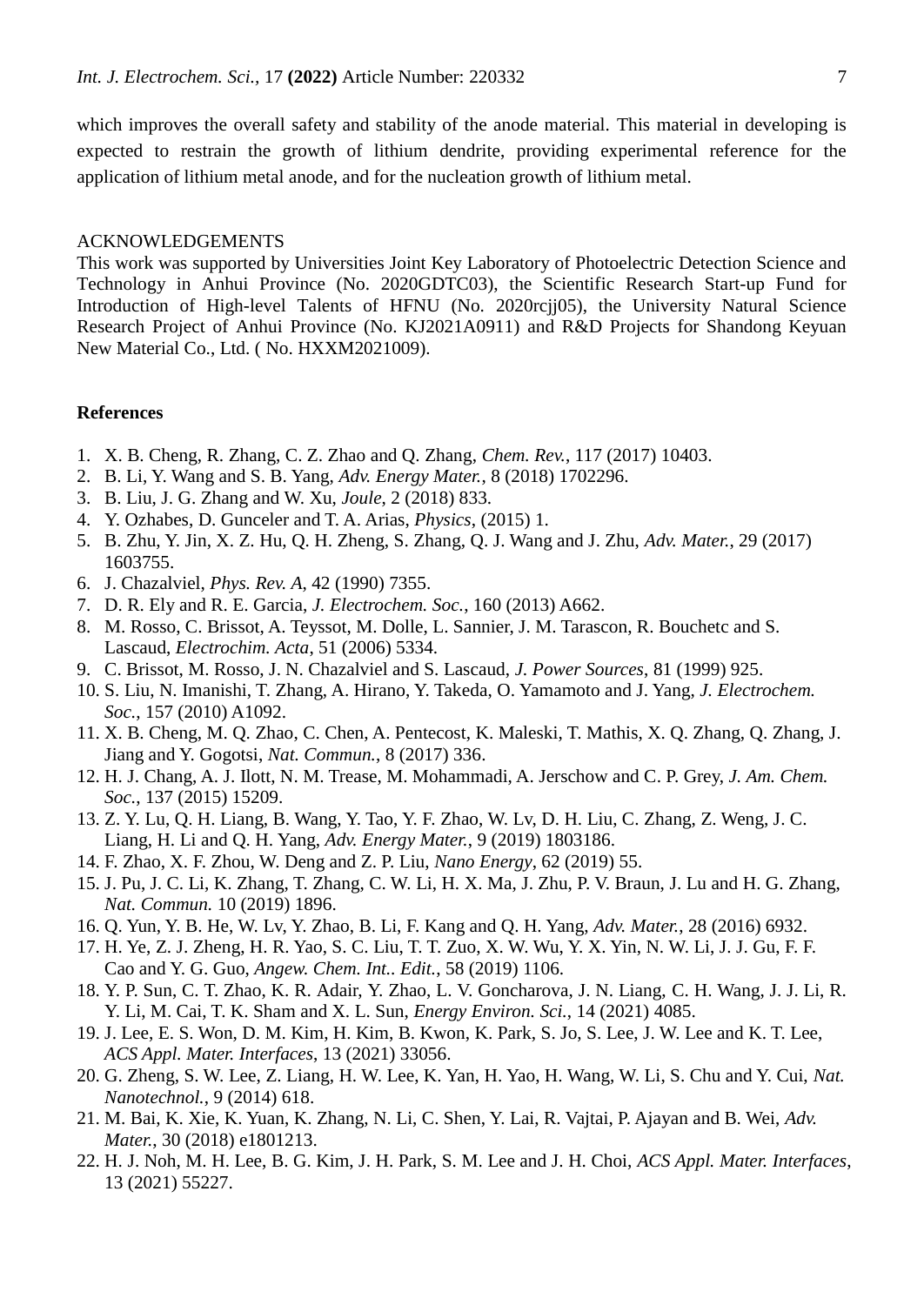- 23. Q. Q. Meng, B. Deng, H. M. Zhang, B. Y. Wang, W. F. Zhang, Y. H. Wen, H. Ming, X. Y. Zhu, Y. P. Guan, Y. Xiang, M. Li, G. P. Cao, Y. S. Yang, H. L. Peng, H. Zhang and Y. Q. Huang, *Energy Storage Mater.*, 16 (2019) 419.
- 24. W. Liu, Y. Xia, W. Wang, Y. Wang, J. Jin, Y. Chen, E. Paek and D. Mitlin, *Adv. Energy Mater.*, 9 (2018) 1802918.
- 25. R. Zhang, X. R. Chen, X. Chen, X. B. Cheng, X. Q. Zhang, C. Yan and Q. Zhang, *Angew. Chem. Int. Ed. Engl.*, 56 (2017) 7764.
- 26. G. Huang, J. Han, F. Zhang, Z. Wang, H. Kashani, K. Watanabe and M. Chen, *Adv. Mater.*, 31 (2019) 1805334.
- 27. Z. H. Li, X. L. Li, L. Zhou, Z. C. Xiao, S. K. Zhou, X. H. Zhang, L. D. Li and L. J. Zhi, *Nano Energy*, 49 (2018) 179.
- 28. P. B. Zhai, T. S. Wang, W. W. Yang, S. Q. Cui, P. Zhang, A. M. Nie, Q. F. Zhang and Y. J. Gong, *Adv. Energy Mater.*, 9 (2019) 1804019.
- 29. M. Q. Wang, Z. Peng, W. W. Luo, F. H. Ren, Z. D. Li, Q. Zhang, H. Y. He, C. Y. Ouyang and D. Y. Wang, *Adv. Energy Mater.*, 9 (2019) 1802912.
- 30. S. Y. Li, Q. L. Liu, J. J. Zhou, T. Pan, L. N. Gao, W. D. Zhang, L. Fan and Y. Y. Lu, *Adv. Funct. Mater.*, 29 (2019) 1808847.
- 31. W. Deng, X. F. Zhou, Q. L. Fang and Z. P. Liu, *Adv. Energy Mater.*, 8 (2018) 1703152.
- 32. Y. C. Yin, Z. L. Yu, Z. Y. Ma, T. W. Zhang, Y. Y. Lu, T. Ma, F. Zhou, H. B. Yao and S. H. Yu, *Natl. Sci. Rev.*, 6 (2019) 247.
- 33. C. Yang, Y. Yao, S. He, H. Xie, E. Hitz and L. Hu, *Adv. Mater.*, 29 (2017) 1702714.
- 34. Y. Yu, G. Huang, J. Z. Wang, K. Li, J. L. Ma and X. B. Zhang, Adv. Mater.,32 (2020) 2004157.
- 35. L. Zhang, H. F. Zheng, B. Liu, Q. S. Xie, Q. L. Chen, L. Lin, J. Lin, B. H. Qu, L. S. Wang and D. L. Peng, *J. Energy Chem.*, 57 (2021) 392.
- 36. R. Zhang, X. Chen, X. Shen, X. Q. Zhang, X. R. Chen, X. B. Cheng, C. Yan, C. Z. Zhao and Q. Zhang, *Joule*, 2 (2018) 764.
- 37. G. Y. Jiang, N. Jiang, N. Zheng, X. Chen, J. Y. Mao, G. Y. Ding, Y. H. Li, F. G. Sun and Y. S. Li, *Energy Storage Mater.*, 23 (2019) 181.
- 38. Y. Zhang, C. W. Wang, G. Pastel, Y. D. Kuang, H. Xie, Y. J. Li, B. Y. Liu, W. Luo, C. J. Chen and L. B. Hu, *Adv. Energy Mater.*, 8 (2018) 1800635.
- 39. W. Xuebin, X. U. Chenyang, X. Qinglin and G. A. O. Tian, *J. Inorg. Mater.*, 35 (2020) 1315.
- 40. Z. Chen, L. Jin, W. Hao, W. Ren and H. M. Cheng, *Mater. Today Nano*, 5 (2019) 100027.
- 41. A. B. Jorge, R. Jervis, A. P. Periasamy, M. Qiao, J. Y. Feng, L. N. Tran and M. M. Titirici, *Adv. Energy Mater.*, 10 (2020) 1902494.
- 42. H. B. Huang, H. D. Shi, P. Das, J. Q. Qin, Y. G. Li, X. Wang, F. Su, P. C. Wen, S. Y. Li, P. F. Lu, F. Y. Liu, Y. J. Li, Y. Zhang, Y. Wang, Z. S. Wu and H. M. Cheng, *Adv. Funct. Mater.*, 30 (2020) 1909035.
- 43. X. Zhang, N. Q. Zhao and C. N. He, *Prog. Mater. Sci.*, 113 (2020) 100672.
- 44. J. Yang, J. X. Zhang, X. L. Li, J. W. Zhou, Y. P. Li, Z. P. Wang, J. L. Cheng, Q. Guan and B. Wang, *Nano Energy*, 53 (2018) 916.
- 45. F. Zhao, H. Cheng, Z. Zhang, L. Jiang and L. Qu, *Adv. Mater.*, 27 (2015) 4351.
- 46. H. H. Cheng, Y. X. Huang, F. Zhao, C. Yang, P. P. Zhang, L. Jiang, G. Q. Shi and L. T. Qu, *Energ. Environ. Sci.*, 11 (2018) 2839.
- 47. C. Wang, D. Li, T. Y. Zhai, H. W. Wang, Q. F. Sun and H. Q. Li, *Energy Storage Mater.*, 23 (2019) 499.
- 48. C. Huang, J. Peng, S. Wan, Y. Du, S. Dou, H. D. Wagner, A. P. Tomsia, L. Jiang and Q. Cheng, *Angew. Chem. Int. Ed. Engl.*, 58 (2019) 7636.
- 49. Y. Kuang, C. Chen, S. He, E. M. Hitz, Y. Wang, W. Gan, R. Mi and L. Hu, *Adv. Mater.*, 31 (2019) e1900498.
- 50. F. Zhao, L. Wang, Y. Zhao, L. Qu and L. Dai, *Adv. Mater.*, 29 (2017) 1604972.